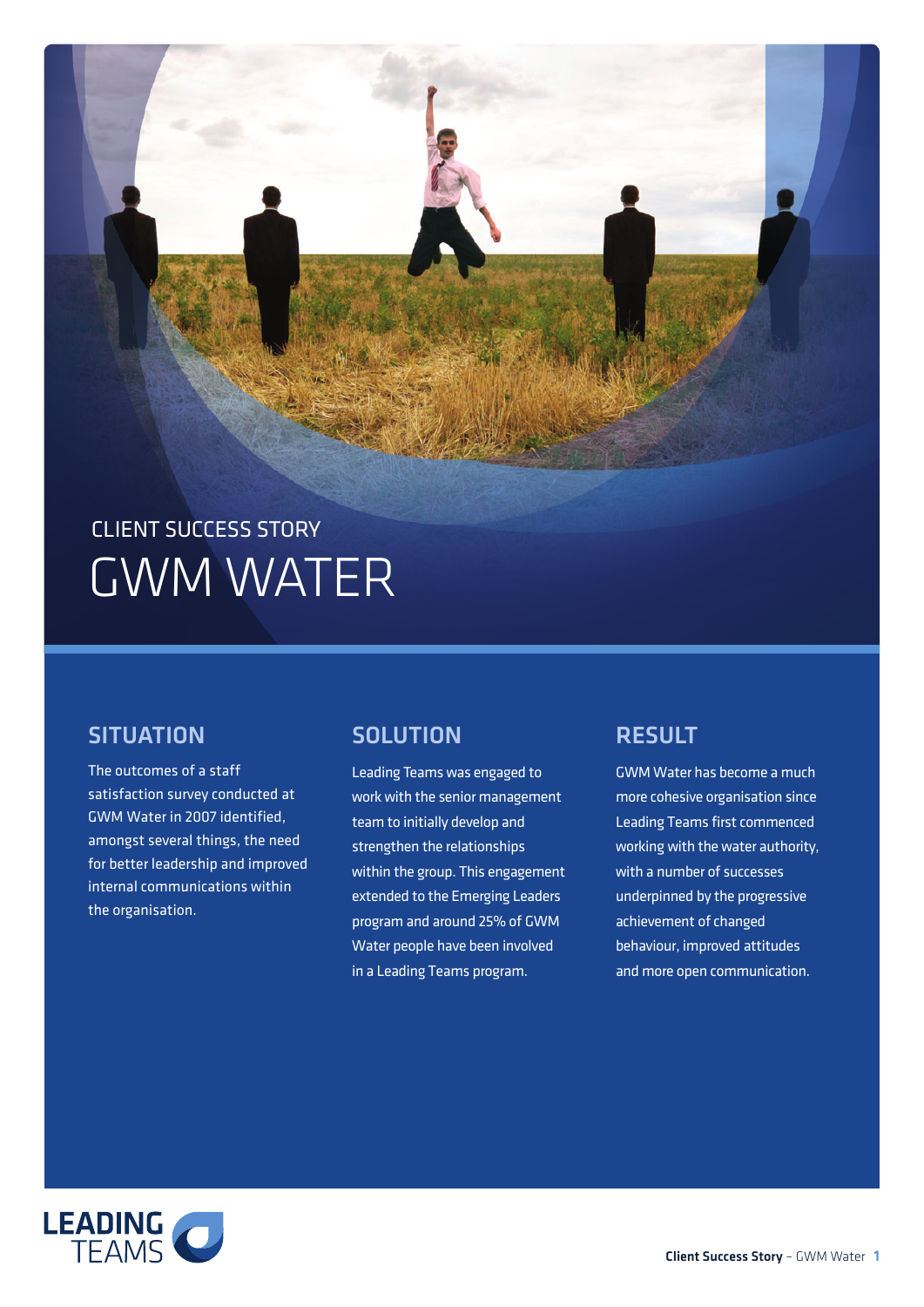## CLIENT SUCCESS STORY GWM WATER



#### ABOUT GWM WATER

Grampians Wimmera Mallee Water (GWM Water) is a Victorian statutory corporation that delivers urban and rural water services and sewerage services to the Grampians, Wimmera and Mallee regions of Western Victoria.

## **SITUATION**

The outcomes of a staff satisfaction survey conducted at GWM Water in 2007 (known as the Voice Project) identified, amongst several things, the need for better leadership and improved internal communications within the organisation.

Former GWM Water Managing Director Jeff Rigby chose to release the results of the staff survey "warts and all" to the whole organisation.

*"I felt it was important to be completely upfront about the survey results. We understood the organisation wanted better leadership, and we wanted to deliver better leadership. Releasing all the results was the right way to start."*

Jeff said that as a leader in the business he felt a level of personal responsibility

for the feedback at the time, as it was a reflection of his role and the other leaders in the corporation. *"You have to respond when you get that kind of feedback from your people. And being in the MD role I felt I was able to effect the improvements the staff were looking for."*

The issues also reflected significant changes that had happened to the organisation, the first of which was an amalgamation of two separate water authorities in mid-2004 that created GWM Water. The evolution of the new entity was also being challenged by significant pressures associated with:

- the impact of prolonged and severe drought on the organisation and the region, both in the lead up and subsequent to the merger; and
- high expectations and demands from government and the community as the organisation set about successfully delivering one of the largest and most notable water infrastructure projects in the nation's history.

*"Capturing the hearts and minds of our people was paramount. In a changing environment you need to have your people with you, and you need to work with them to embrace change,"* said Jeff. The organisation needed improved leadership through stronger and more collaborative internal working relationships. It was also clear that better 'team player' attitudes and behaviours would lead to greater accountability and responsibility for actions and results.

## **COMMITMENT**

Leading Teams was engaged to work with the Senior Management Team to initially develop and strengthen the relationships within the group. The management team knew they had to get the new business structure right and they knew their leadership style had to improve.

Leading Teams Director and Facilitator Kraig Grime said that Leading Teams often gets called in when a business recognises a need for something to change. *"The trigger is generally a 'centre of influence', and it's not always the CEO or MD, it could be the board when the management team is not able to see the problem."*

Kraig worked with the GWM Water management team for two years. *"After that, we reached a point where the Executive Team and the Divisional*